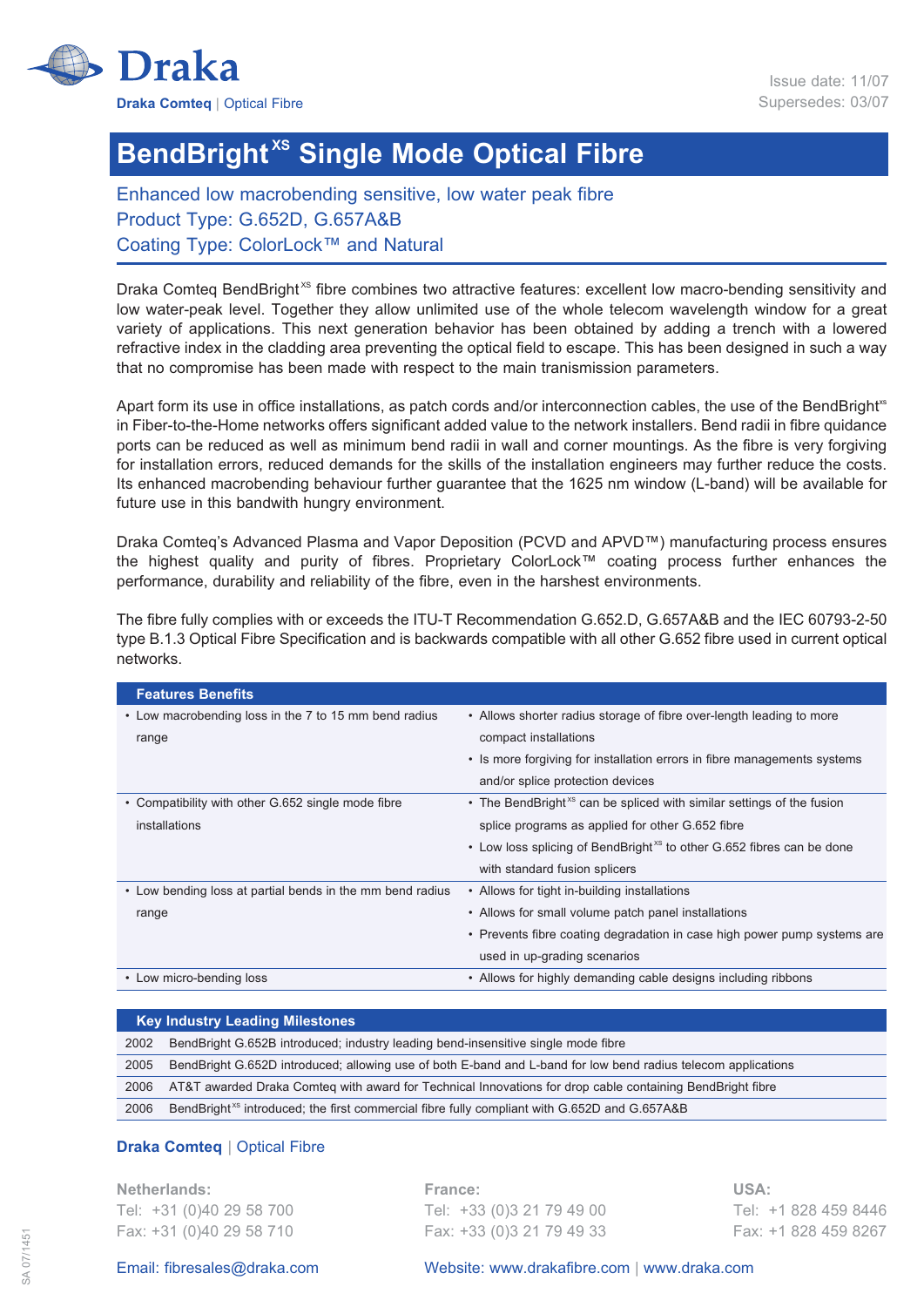

# **BendBright<sup>xs</sup> Single Mode Optical Fibre**

Enhanced low macrobending sensitive, low water peak fibre Product Type: G.652D, G.657A&B

## Coating Type: ColorLock™ and Natural

| <b>Optical Specifications (Uncabled fibre)</b>  |                    |  |  |
|-------------------------------------------------|--------------------|--|--|
| <b>Attenuation</b>                              | Max. Value (dB/km) |  |  |
| Attenuation at 1310 nm                          | $0.33 - 0.35$      |  |  |
| Attenuation at 1383 nm H2 aged*                 | $0.32 - 0.35$      |  |  |
| Attenuation at 1460 nm                          | 0.25               |  |  |
| Attenuation at 1550 nm                          | $0.19 - 0.20$      |  |  |
| Attenuation at 1625 nm                          | $0.20 - 0.21$      |  |  |
| * Hydrogen aging per IEC 60793-2-50, type B.1.3 |                    |  |  |
| Other values available on request.              |                    |  |  |
|                                                 |                    |  |  |

#### **Attenuation vs. Wavelength**

Maximum attenuation change over the window from reference

| Wavelength range (nm) Reference $\lambda$ (nm) |      | Change (dB/km) |
|------------------------------------------------|------|----------------|
| 1285 - 1330                                    | 1310 | $\leq 0.03$    |
| 1525 - 1575                                    | 1550 | $\leq 0.02$    |
| 1460 - 1625                                    | 1550 | $\leq 0.04$    |

#### **Attenuation Uniformity**

No point discontinuity greater than 0.05 dB at 1310 nm and 1550 nm.

|      | Induced<br>attenuation<br>(dB)                                                                                  |
|------|-----------------------------------------------------------------------------------------------------------------|
| 1550 | $\leq 0.03$                                                                                                     |
| 1625 | $\leq 0.1$                                                                                                      |
| 1550 | $\leq 0.1$                                                                                                      |
| 1625 | $\leq 0.2$                                                                                                      |
| 1550 | $\leq 0.5$                                                                                                      |
| 1625 | $\leq 1.0$                                                                                                      |
|      | $\leq$ 1260 nm                                                                                                  |
|      | $MFD$ ( $µm$ )<br>$8.5 - 9.3$<br>$9.4 - 10.4$                                                                   |
|      | 1300 - 1324 nm<br>≤ 0.092 ps/(nm <sup>2</sup> .km)                                                              |
|      | $(ps/\sqrt{km})$<br>$\leq 0.06$<br>$\leq 0.1$                                                                   |
|      | Wavelength<br>(nm)<br><b>Polarization Mode Dispersion (PMD)</b><br>** According to IEC 60794 -3, Ed 3 (Q=0.01%) |

| <b>Geometrical Specifications</b>                                  |                                                             |
|--------------------------------------------------------------------|-------------------------------------------------------------|
| <b>Glass Geometry</b>                                              |                                                             |
| <b>Cladding Diameter</b>                                           | $125.0 \pm 0.7 \,\mu m$                                     |
| Core/Cladding Concentricity                                        | $≤$ 0.5 µm                                                  |
| <b>Cladding Non-Circularity</b>                                    | $\leq 0.7 \%$                                               |
| Fibre Curl (radius)                                                | $\geq 4$ m                                                  |
|                                                                    |                                                             |
| <b>Coating Geometry</b>                                            |                                                             |
| <b>Coating Diameter</b>                                            | $242 \pm 7$ µm                                              |
| Coating / Cladding Concentricity                                   | $≤ 10 \mu m$                                                |
| <b>Coating Non-Circularity</b>                                     | $\leq 5\%$                                                  |
|                                                                    |                                                             |
| Lengths                                                            | Standards lengths up to 25.2 km                             |
|                                                                    | Other lengths available on request.                         |
|                                                                    |                                                             |
| <b>Mechanical Specifications</b>                                   |                                                             |
| <b>Proof test</b>                                                  |                                                             |
| The entire length is subjected to a tensile proof stress > 0.7 GPa |                                                             |
| (100 kpsi); 1% strain equivalent.                                  |                                                             |
|                                                                    |                                                             |
| <b>Tensile Strength</b>                                            |                                                             |
| Dynamic tensile strength (0.5 meter gauge length):                 |                                                             |
| Aged*** and unaged:                                                | median $>$ 3.8 GPa (550 kpsi)                               |
| *** Aging at 85°C, 85% RH, 30 days                                 |                                                             |
|                                                                    |                                                             |
| <b>Dynamic and Static Fatigue</b>                                  |                                                             |
| Dynamic fatigue, unaged and aged***                                | n <sub>d</sub> > 20                                         |
| Static fatigue, aged***                                            | $n_{\rm s}$ > 23                                            |
|                                                                    |                                                             |
| <b>Coating Performance</b>                                         |                                                             |
| Coating strip force unaged and aged****:                           |                                                             |
| - Average strip force:                                             | 1 N to 3 N                                                  |
| - Peak strip force:                                                | 1.3 N to 8.9 N                                              |
| **** Aging:                                                        |                                                             |
| 23°C, 0°C and 45°C                                                 |                                                             |
| 30 days at 85°C and 85% RH                                         |                                                             |
| 14 days water immersion at 23°C                                    |                                                             |
| Wasp spray exposure (Telcordia)                                    |                                                             |
|                                                                    |                                                             |
| <b>Environmental Specifications</b>                                |                                                             |
| <b>Environmental Test</b>                                          | <b>Test Conditions Induced Attenuation at</b>               |
|                                                                    | 1310, 1550 nm (dB/km)                                       |
| Temperature cycling                                                | $-60^{\circ}$ C to 85 $^{\circ}$ C<br>$\leq 0.05$           |
| Temperature-                                                       | $-10^{\circ}$ C to 85 $^{\circ}$ C, 4-98% RH<br>$\leq 0.05$ |
| Humidity cycling                                                   |                                                             |
| Water Immersion                                                    | 23°C, 14 days<br>$\leq 0.05$                                |
| Dry Heat                                                           | 85°C, 30 days<br>≤ 0.05                                     |
| Damp Heat                                                          | 85°C; 85% RH, 30 days<br>$\leq 0.05$                        |
|                                                                    |                                                             |
| <b>Typical Characterisation Values</b>                             |                                                             |
| Nominal Zero Dispersion Slope                                      | $0.087$ ps/(nm <sup>2</sup> .km)                            |
|                                                                    |                                                             |
| Effective group index @ 1310 nm                                    | 1.467                                                       |
| Effective group index @ 1550 nm                                    | 1.467                                                       |
| Effective group index @ 1625 nm                                    | 1.468                                                       |
|                                                                    |                                                             |
| Rayleigh Backscatter Coefficient for 1 ns pulse width:             |                                                             |
| @ 1310 nm                                                          | –79.1 dB                                                    |
| @ 1550 nm                                                          | –81.4 dB                                                    |
| @ 1625 nm                                                          | -82.2 dB                                                    |
|                                                                    |                                                             |
| Median Dynamic Tensile Strength                                    | 5.3 GPa (750 kpsi)                                          |
| (Aged at 85°C, 85% RH, 30 days; 0,5 m gauge length)                |                                                             |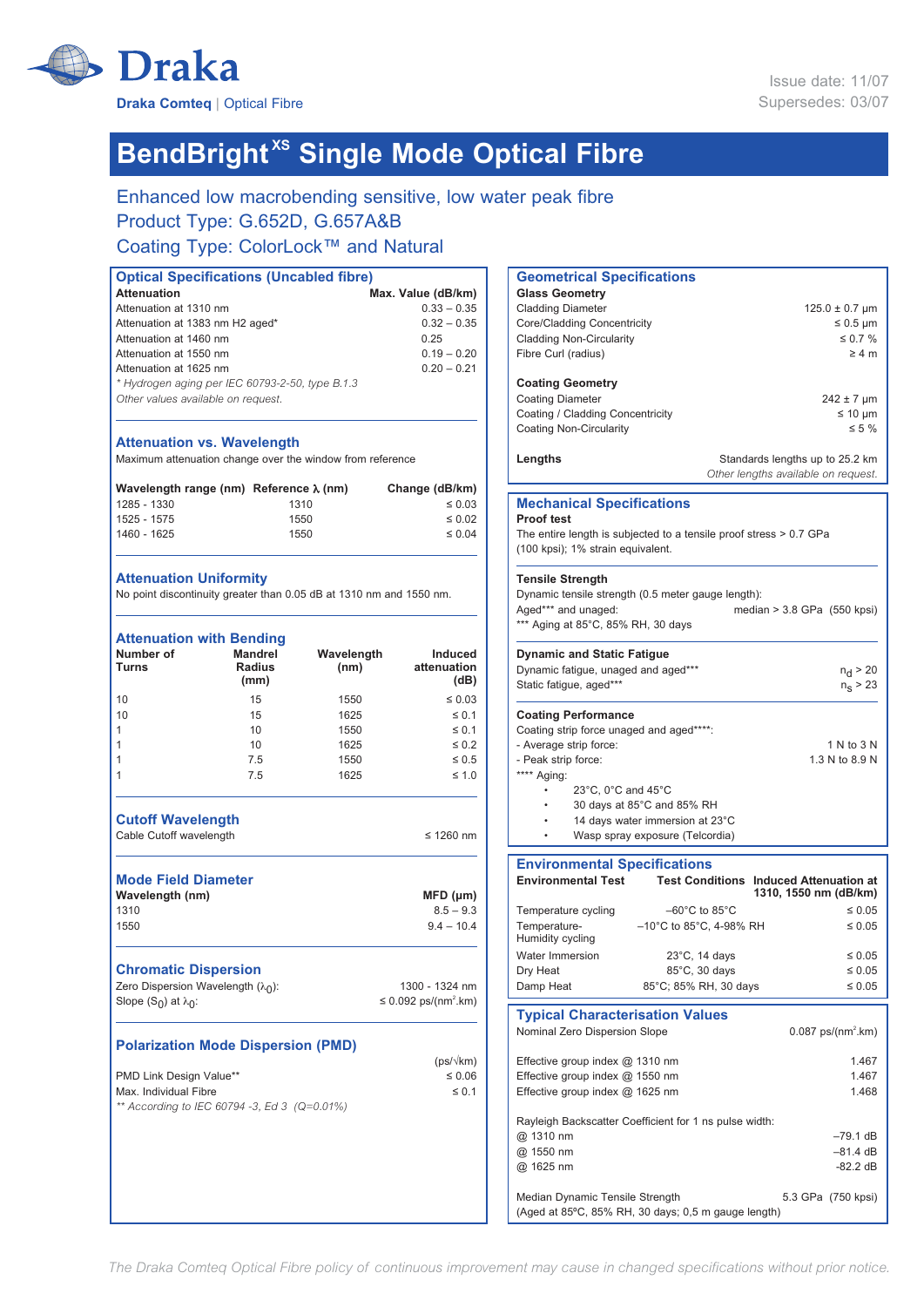

## *Application Note*

## **BendBright XS : Macrobending improved single mode fibre**

## **0. Introduction**

The BendBright series of macrobending improved single mode fibres (SMF) for telecom networks answers the market demand for bend-optimized SMF. Especially the **BendBright**<sup>xs</sup> shows perfect performance for the stringent needs in modern Fibre-to-the Home (FttH) networks or in more general access networks *(XS=access)*. The aim of this Application Note is to support the user in the various applications of **BendBright**<sup>xs</sup> in telecom cables and networks, especially as they apply to the mixed use with conventional SMF. This Note starts with an overview section on the growing impact of macrobending loss throughout the years and the importance of backwards compatibility with the SMF applied in the "installed base" networks. Sections 3, 4 and 5 describe the particular issues related to *macrobending*, *microbending* and fibre *connection*, respectively. The final section covers lifetime aspects and some miscellaneous subjects. Specific fibre data and detailed specifications can be found in the *product datasheet*.

## **1. Macrobending loss: growing impact**

For *telecom networks* bend loss has hardly been an issue for many years. Bending the fibre into a helical path is needed to create fibre over-length allowing cable elongation during installation and a suitable temperature operating window. This requirement was met quite easily. Bend radii well over 100 mm did not put high demands on the fibre bend loss. A further requirement was in the need to have storage of the fibre over-length in the splice enclosures along a route. The well-known "100 turns" requirement was created to represent the total number of fibre storage loops in a route. Radii of interest decreased to 30 mm, but for a limited length only. A more severe tightening occurred from the increase of operational wavelength into the long wavelength 1625 nm band. The associated extending optical field width at higher wavelengths makes the fibre more sensitive to bending. This ended up in the ITU-T Recommendations and IEC standards with the current requirement of a maximum added loss of 0.1 dB at 1625 nm for 100 turns with a 30 mm radius.

First generation bend performance improvements were addressed by standard single mode fibre (SMF) with its simple step-index profile of the core. The only measures taken by the fibre manufacturers were the gradual decrease of the nominal mode-field diameter (MFD) at 1310 nm down to about 9 µm and an increase of the average cable cut-off wavelength to a value not far below the lower limit of the operating wavelength window. These transitions were supported by narrowing production tolerances allowing prevention of worst case fibres.

The minimum bend radius of 30 mm has had a big impact. In most fibre management systems this minimum radius can be recognized in storage cassettes as well as in entrance and exit guides. More or less, the 30 mm radius has been considered as being a "natural law" which should not be violated. However, this situation has come to an end.

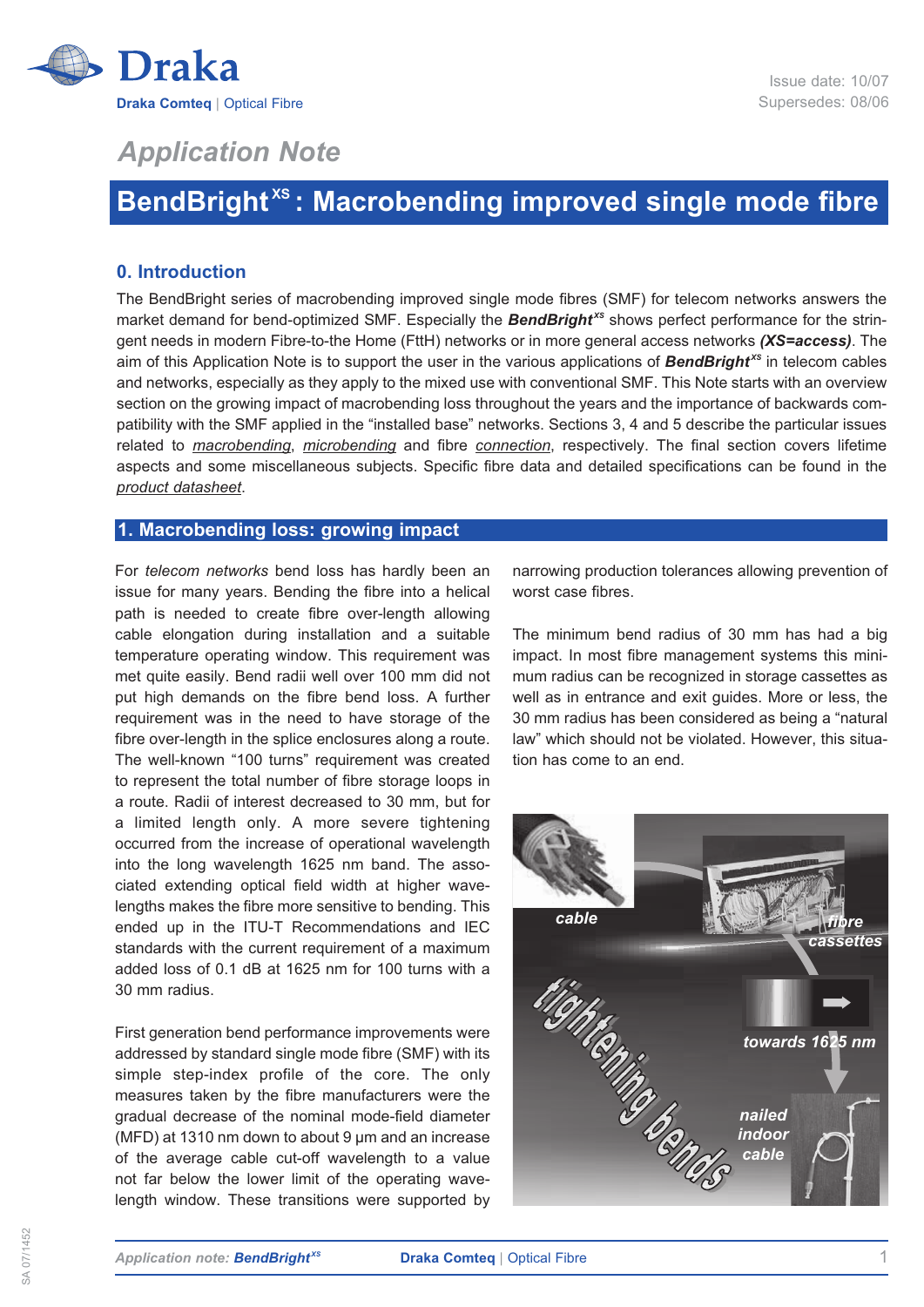Component *volume* is becoming more and more a decisive factor in telecom offices, in cabinets and especially in access points and customer connection boxes in fibre-to-the-home networks. Smaller bending radii may reduce component size and lower the total *cost* of ownership further.

Another issue that developed is the ability of the fibre to cope with installation errors like short radius partial bends and/or "kinks" in the fibre. For higher level networks these are usually prevented by requiring well trained installation crews and/or by costly commissioning procedures. This is no longer affordable in the optical access networks, where labor and productivity impacts are much heavier due to the many splitting points and the frequent network changes inherent to the nature of direct service delivery to individual end customers. Fast, efficient and *low cost* installation is of even more importance here.

## **2. Backwards compatibility and compliance with international standards**

In the development of low bend loss SMF, Draka Comteq has considered backwards compatibility a key requirement for network operators. Usually low bend loss is realized by using core modified profiles or by using the simplest approach, the "high delta" SMF (e.g. pay-off fibres used in military applications). In this last case, the refractive index step of conventional stepindex SMF is increased significantly with a simultaneous reduction of the core size. The resulting low MFD (5 to 6 µm) is hardly acceptable for applications in telecom networks due to the mismatch with the SMF *installed base.* Apart from technical problems with increased coupling losses, an accompanying *cost* factor is in the need for precise registration of the use and stock of these cables as they should not be mixed with conventional cables.

The first generation of bend loss improved SMF, Draka Comteq's classical BendBright™ ESMF, referred to here as BendBright, was launched in 2002. Its concept is based on the selection process of standard fibres in combination with some specific in-process conditions. As a subset of SMF, BendBright fibres are fully backwards compatible with SMF in all aspects since they are part of the standard product line.



Fig. 1 Trench-assisted **BendBright<sup>xs</sup>** index profile (dotted line) and modeled fundamental power  $(P_{out}(r)$  in %) propagating outside radius r for this profile and for an equivalent step-index profile (Note: 0.5 % power loss corresponds with 0,02 dB)

For the **BendBright**<sup>xs</sup>, targeting also the tough requirements of the access network application, the condition of backwards compatibility is also maintained. Although this restricted the development process severely, it showed that the slight reduction of the MFD to an average value of about 8.9 µm together with the addition of an optical field confining *trench in the optical cladding* just outside of the core (see Figure 1 and Ref. [1]) provided the required significant bend loss improvement.

As a result, the trench-assisted *BendBright XS* can be mixed with conventional standard SMF, Draka Comteq BendBright and/or ESMF, without violating the requirements for practical installation, maintenance or operation of the optical network.

Referring to international standards, the trench-assisted **BendBright**<sup>xs</sup> is fully compliant with the current ITU-T G.652D Recommendation and the complementary IEC standard 60793-2-50 type B.1.3. With respect to the macrobending loss requirements, it is evident that **BendBright**<sup>xs</sup> shows characteristics far beyond these standards values. For this characteristic it provides full compliance with the ITU-T G.657 recommended bend-insensitive SMF classes. It is superior with respect to the "class A" performance and even coincides with the much more stringent "class B" requirements as indicated at 1550 nm in Figure 2.



**Fig. 2** *BendBright<sup>xs</sup>* complies with the ITU-T G.657 Recommendation on bend-insensitive SMF for both class A and class B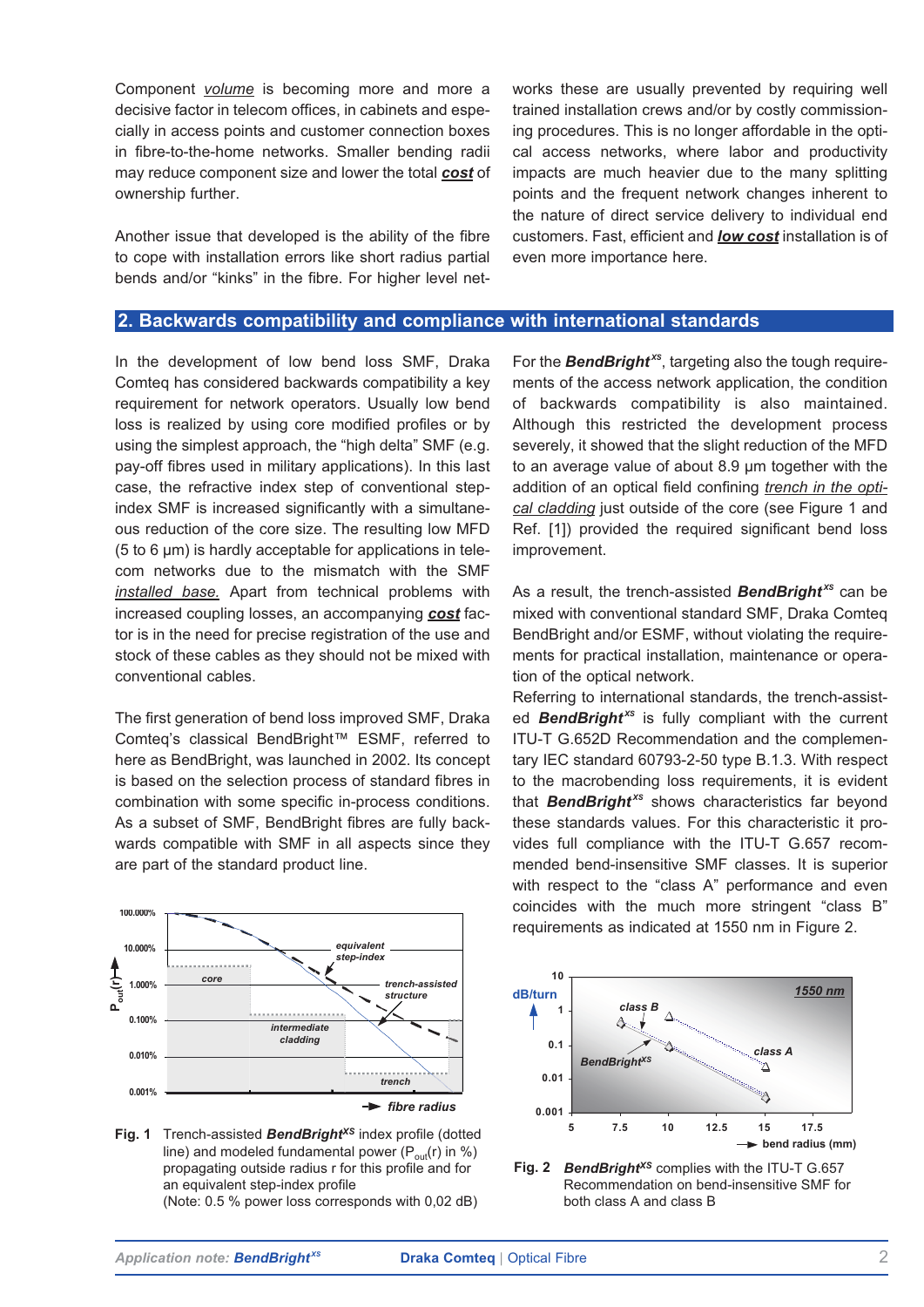## **3. Macrobending loss**

Low macrobending loss is needed

- i) for storage of fibre, cord or cable over-length in patch-panels or in splicing cassettes and
- ii) in case of single low radius bends as occurring in entrance and exit guides of fibre management systems, in indoor cable installations or due to maltreatment of the fibre (e.g. "stapling" or "nailing" the indoor cable).

For SMF, a commonly applied specification for bending loss is in the *added loss per turn* at a given wavelength. This loss increases *linearly* with the number of turns, so the specified loss for any number of turns can be calculated quite easily. As SMF bend loss increases with wavelength, the specification at the highest envisioned wavelength, i.e. 1625 nm is most critical. For applications where 1550 nm is considered as the highest operational wavelength a specification at this wavelength suffices. For *BendBright XS*, the loss at both wavelengths has been specified. The ratio between the losses at both wavelengths is not constant but depends on the bending radius. For 15 mm radius this ratio is about 5 and for 7.5 mm it has decreased to 2.5.

In Figure 3 an overview is given of the bend loss specification of **BendBright**<sup>xs</sup> compared with classical BendBright, standard ESMF and the ITU-T G.652D Recommendation. Improvement is clearly visible and ranges up to a factor of 100 at a 15 mm radius.



**Fig. 3** Comparative macrobending loss overview. The dotted curve represents the maximum bend loss of a SMF just answering the ITU-T G.652 specification at a 30 mm bend radius

In specifying bend loss in dB/turn, the user must take into account that the fibre length in the turn is linearly dependent upon the bend radius. This means that for storage of a fixed length at a lower bend radius a

higher number of turns must be accounted for. In practice however, the required storage length is decreasing due to ongoing miniaturization of all components, including the connector patch panels and splicing sets.



Fig. 4 BendBright<sup>xs</sup> spectral macrobending loss for a R=7.5 mm test with 6 full turns in the test set-up.

A further effect to be highlighted has to do with the very nature of bend loss and might be of special relevance when considering low radius bends. The optical signal escaping from the core due to the bending of the fibre axis will be reflected at all interfaces with refractive index differences as e.g. the coating-cladding interface. Due to the curved reflection surfaces acting quite like a concave mirror, a significant part of the reflected power passes the core again and might interfere with the main power stream. As this interference is dependent upon bend radius and wavelength and might be either constructive or destructive, this results in a characteristic undulation (see Ref. [2]) of measured spectral bending loss curves as shown in Figure 4 for a 7.5 mm radius test. The undulation depth and the position of the tops are determined by the specific fibre geometry and core profile and by the specific fibre deployment. In spectral loss tests, as done for *BendBright XS*, simple curve fitting *(see IEC 60793-1-47 Macrobending loss test method)* results in the appropriate loss value. However, when measuring bend loss with an OTDR, quite large deviations can occur, especially in case of a single low radius bend where the undulation depth might be higher.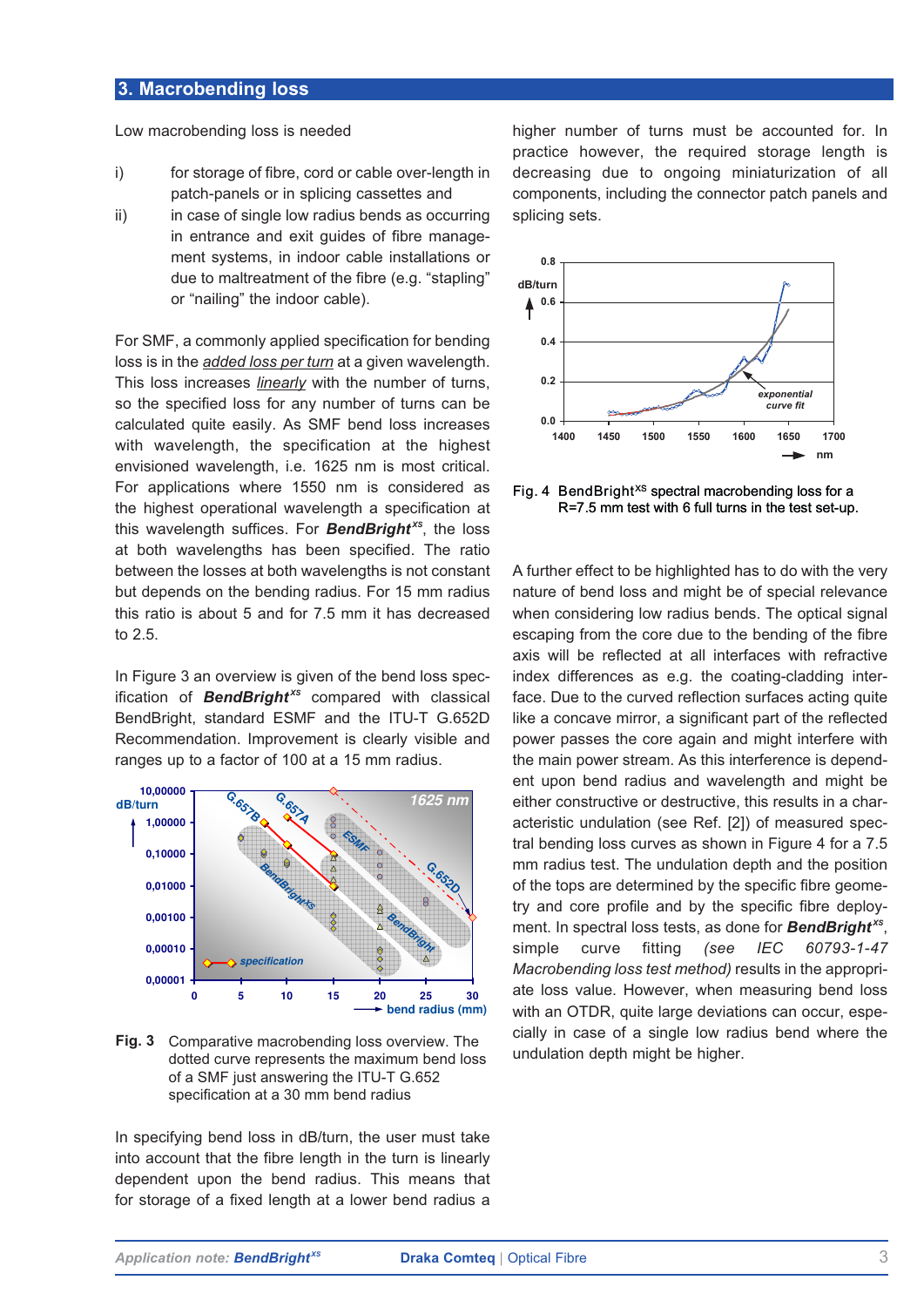## **4. Microbending loss**

Microbending loss reduces with a lower fibre MAC value, i.e. the ratio MFD/CO, just like the macrobending loss (see Ref. [3]). As extensive testing has shown, the optical field confining effect of the refractive index trench near to the core has a positive effect on microbending loss as well.



**Fig. 5** Spectral loss curves for microbending tests on various fibres with similar coatings.

Figure 5 shows spectral loss curves from fibre subjected to the standard Draka Comteq micro-bending test. In this test, 400 m fibre is wound with high tension on a 60 cm diameter reel covered with low grain size sandpaper. The effect of the MAC value for **BendBright**<sup>xs</sup> shows from the two lower curves, whereas the effect of the trench alone shows from the comparison with an equal MAC value ESMF fibre test result. Note that the influence of the trench is not in the absolute height only, but also in the slope of the curve which favors the long wavelength behavior.

Microbending itself is a more or less un-defined deformation of the fibre axis for which some test methods are suggested in IEC Technical Report TR 62221. Other test methods have also been applied to evaluate the losses originating from micro-deformations as can occur in practice. Some examples are the "pin-array" test and the "kink" test. The "kink test" might give a good impression of the effects occurring in case of

## **5. Fibre connection**

Fibre connection is of high relevance in installing, operating and maintaining an optical network. Not only for splicing consecutive or branched-out cable sections, but also in connecting cabled fibres to transceiver or splitter pigtails. The connection might be from connectors, mechanical splicing or fusion splices. The inter-compatibility of legacy fibre must always be considered when introducing a newer fibre type, even if improving its characteristics. Therefore, it makes sense

maltreatment of the fibre or in case of "stapling" or "nailing" an indoor cable. In this test, a coated fibre is loosely pressed against a low radius pin over an angle of about 45 degrees. The fibre has some free space due to the distance of about 0.7 mm between the pin surface and the pressing surface resulting in a smaller effective bend angle as is the case in usual cable structures. The test is repeated several times and the results are averaged.

In Figure 6, some test results are shown applying a 1.5 and a 2 mm radius pin respectively. The tested fibres were nominal MAC value fibres from both **BendBright**<sup>xs</sup> and the classical BendBright product line. The improvement originating from the trench is



**Fig. 6** Spectral "kink loss" curve for a *BendBrightXS* fibre pressed against an R=1.5 mm pin. In the inset, the losses at 1550 nm are given for some nominal *BendBrightXS* and BendBright fibres

impressive. In case of this severe maltreatment, *BendBright XS* fibre responds with a limited excess loss only. In case of a standard step-index SMF, the inserted loss would certainly have initiated a system alarm. Seen from this aspect, the new trench-assisted **BendBright**<sup>xs</sup> fibre is very installer friendly and forgiving. However, this does not mean that fibre mounting should be done carelessly.

to check the impact of the *BendBright XS* on each of these methods.

#### *5.1: connectors*

In cleaving, polishing and processing of the fibre endface, **BendBright**<sup>xs</sup> does not differ from standard SMF. The surface of the trench is very small compared with the total fibre surface, so the small differences in material do not affect any of the processing steps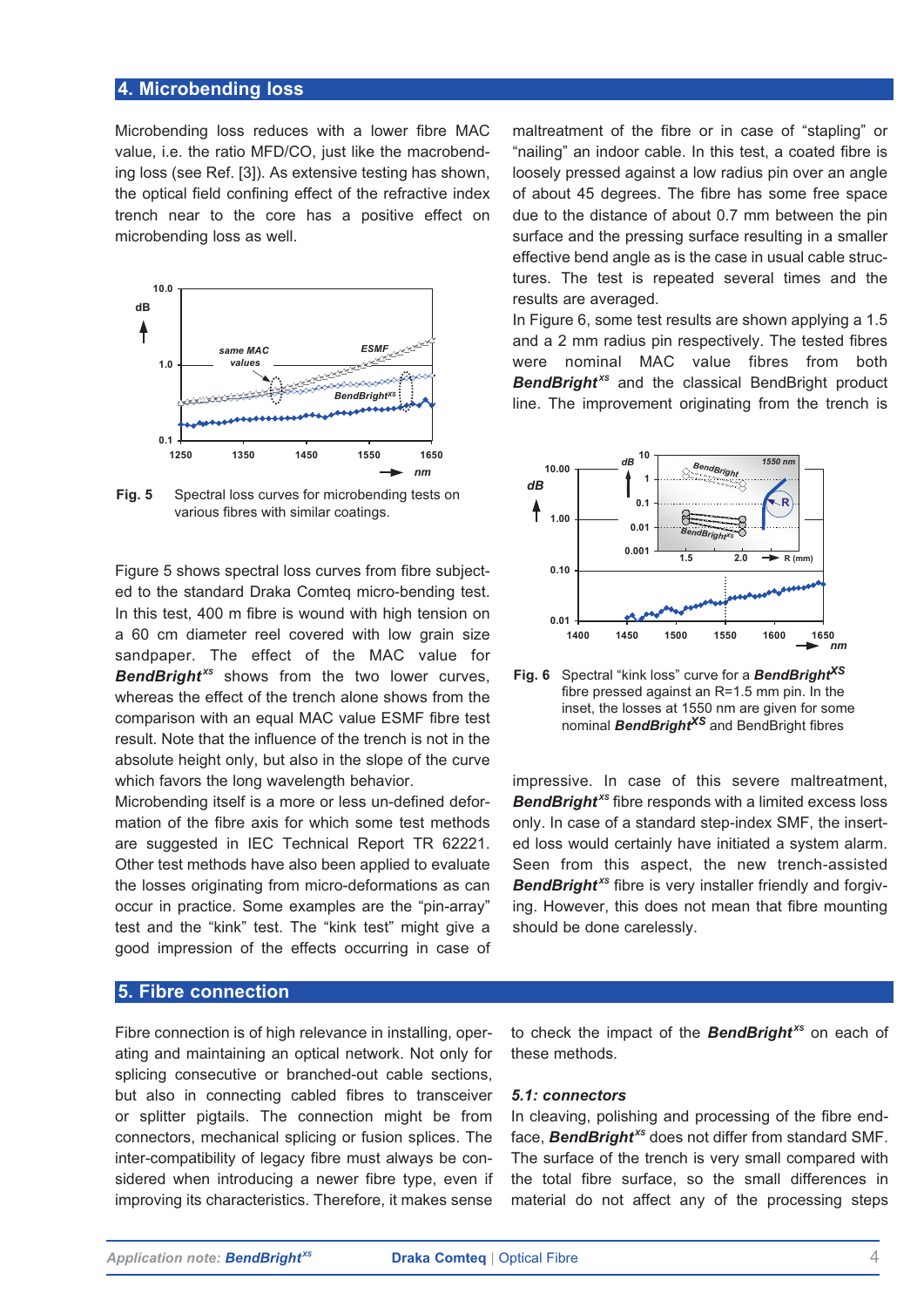significantly. This has been verified by making a series of connectors and testing the connection results in terms of insertion and reflection loss. No differences in characteristics resulted. As for the reflection loss it should be noted that one of the methods to suppress end face reflection i.e. by making one or more small radius loops in the fibre downstream the connector to be tested, does not work anymore. Alternative methods like the use of index matching oil or gels should be applied.

An interesting part of this test cycle was the tested patch-cord bend loss. In this procedure, a cord is bent over quite small radii at different angles as represented in Table I. The extremely low losses correspond fully with the results shown in Figure 3.

| <b>Table I:</b> Results from bend loss tests at 1625 nm as |  |  |  |  |
|------------------------------------------------------------|--|--|--|--|
| part of a connector qualification program.                 |  |  |  |  |

| Angle   | <b>Radius</b>    | <b>ESMF</b>       | <b>BendBright</b> <sup>xs</sup> |
|---------|------------------|-------------------|---------------------------------|
| 1x180°  | $9 \text{ mm}$   | 0.0 dB            | 0.0 dB                          |
| 1x180°  | $6.5 \text{ mm}$ | $0.2$ dB          | $0.02$ dB                       |
| 1x180°  | 4 mm             | 2.1 dB            | $0.2$ dB                        |
| 1x360 ° | 7 mm             | $12.5 \text{ dB}$ | 0.4 dB                          |
| 1x360 ° | $5 \text{ mm}$   | 30 dB             | 1.0dB                           |
| 1x360 ° | $3 \, \text{mm}$ | 38 dB             | 2.5dB                           |

#### *5.2: mechanical splices*

Just like the results for making connectors, the use of **BendBright**<sup>xs</sup> does not differ from the use of standard SMF. As verification, a series of mechanical splices were been made, the result of which is represented in Table II. The average value and maximum value over 5 installations were both within the specifications for this type of mechanical splice.

**Table II:** Results from mechanical splice mounting trial series.

| Wavelength       | <b>Average loss</b> |
|------------------|---------------------|
| 1310 nm          | $0.09$ dB           |
| 1550 nm          | $0.12$ dB           |
| 1625 nm          | $0.12$ dB           |
| $1250 - 1650$ nm | $0.12$ dB           |

#### *5.3: fusion splicing*

In assessing the impact of *BendBright XS* on the fusion splicing process, 3 different aspects have been evaluated, i) splicing in a network with *BendBright XS* only, ii) splicing **BendBright**<sup>xs</sup> to other G.652 SMF types and iii) the OTDR commissioning procedure.

## *5.3-1: splicing BendBright XS to BendBright XS*

Splicing **BendBright**<sup>xs</sup> to itself works like splicing every other standard SMF in nowadays installation practice. Figure 7 shows an overall histogram of splice losses achieved with the modern splicing machines listed in Table III and applying the recommended splice procedures.

Mass-fusion splicing has been investigated in 12 fibre ribbons made with **BendBright**<sup>xs</sup> fibres. These results complied with the general results obtained with standard SMF. Standard settings of the fusion machine (Ericsson RSU12) were applied.



**BendBright<sup>xs</sup>** fibres applying the splicing machines listed in Table III.

#### *5.3-2: splicing BendBright XS to ESMF*

Splicing the trench-assisted **BendBright**<sup>xs</sup> fibre to a standard SMF will occur frequently at the edge of an access network or when splicing fibre pigtails in passive components like power splitters. Although the optical field confining trench represents a very small part of the total fibre cross-section only, it does influence the softening temperature of the fibre end slightly. This results in a-symmetric splicing for which not all fusion programs are suited<sup>1</sup>. A simple approach is to use the Multimode Fibre fusion program setting. This provides a lower temperature and a higher fusion time. Usually this program can be selected from the splicers program library. Figure 8 shows the overall results as obtained in this way with a conventional standard Fujikura FSM-30S machine.

Some splice machine can optimize the arc position a-symmetrically between the fibre ends of dissimilar fibres. In such case repeat splicing should be performed with the same fibre type in the same splice holder orientation.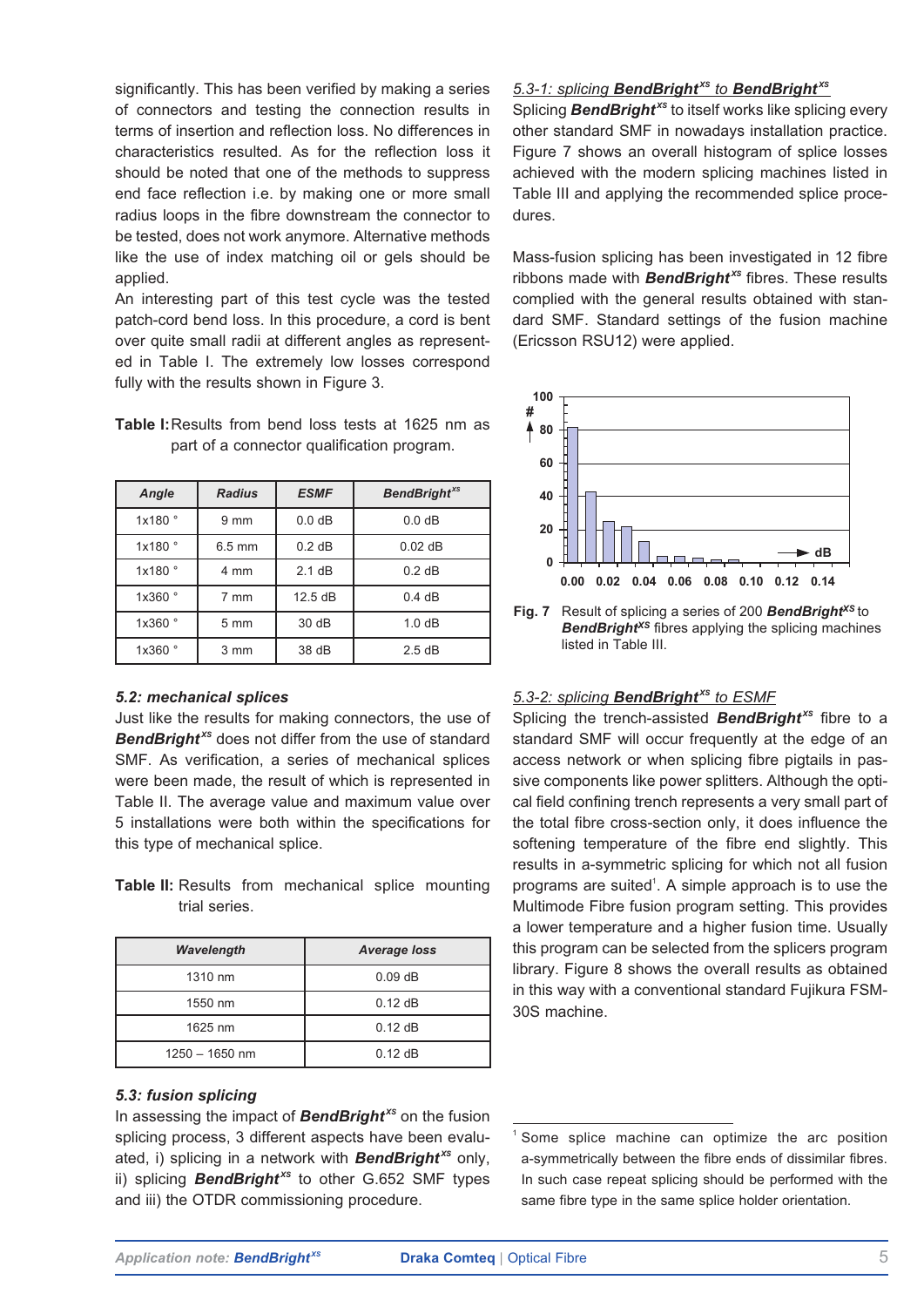

**Fig. 8** Result of series of 150 splices *BendBrightXS* to various standard *SMF types* on Fujikura FSM-30S applying the MMF fusion program

In a next refinement step, splicing machine manufacturers can optimize the settings in the fusion splicing machines. Please contact Draka Comteq or the local machine distributor for further details.

Although good results can be achieved with older splicing sets applying the MMF arc settings, Draka Comteq recommends applying modern splicers like the ones listed in Table III. If relevant, automatic fibre type recognition programs have to be switched off. The close vicinity of the core and the surrounding trench in **BendBright**<sup>xs</sup> requires too high resolution from the current recognition programs.

**Table III:** Recommended machines for fusion splicing of *BendBright XS*.

| <b>Fusion splice set</b>  | <b>Remarks</b>                    |
|---------------------------|-----------------------------------|
| Sumitomo T-39             | Select the 'SMF Standard' program |
| Fitel/Furukawa S-122      | <b>Standard SMF settings</b>      |
| Fitel/Furukawa S-177      | see note *)                       |
| Fujikura FSM 50 S         | Auto-mode settings                |
| <b>Corning Optisplice</b> |                                   |

\*) *upgrade software for BendBright XS available via distributor*

#### *5.3-3: OTDR commissioning procedure*

During installation, the splice loss is predicted by the optical image processing system of the splicer unit. Based on this prediction the splice can be approved or rejected. When commissioning an optical link, splice losses usually are checked again by OTDR testing from either one side or from two sides of the fibre link. For testing splices in networks with optical splitters special procedures do exist.

When measuring splice loss with an OTDR, peculiar effects can occur. Depending upon the direction of testing, *apparent gain* or *apparent high losses* can be observed. The reason for this is in the strong dependency of backscatter level on the MFD value. If the spliced fibres have different MFD values the backscatter level of both fibres will differ. This impacts the ability of the OTDR to measure the splice loss from one direction. More details are given in Refs [4] and [5].



**Fig. 9** Measured uni-directional OTDR gain or loss for an ideal splice at 1550 nm determined from a  $9.0 \mu m$ MFD standard SMF launching into other standard SMF and into **BendBright**<sup>xs</sup> fibres with various MFD values indicated on the horizontal axis.

Also for **BendBright**<sup>xs</sup>, backscatter level is mainly determined by MFD. This is depicted in more detail in Figure 9. A standard SMF launch fibre with a 9.0 µm MFD is spliced to a series of other SMF with deviating MFD values. Applying the method used in Ref [6], the apparent loss ( $dB > 0$ ) or gain ( $dB < 0$ ), referred to the launch fibre can be derived for each fibre. Good correspondence shows with the expected theoretical value based on MFD differences (see Ref [4], Eq. 5), which is also represented in Figure 9. These results show that the trench-assisted **BendBright**<sup>xs</sup> behaves just like a standard SMF with respect to OTDR splice monitoring.

Since **BendBright**<sup>xs</sup> has a slightly lower nominal MFD then conventional SMF, more splices will be noticed with an apparent gain when testing from the side of the conventional SMF. In case of a commissioning procedure requiring the use of cost-effective single sided OTDR monitoring, this difference in average value of MFD distribution has to be taken into account. Methods to cope with this do not differ from situations where different standard SMF fibres with a difference in nominal MFD value are spliced (see also Ref. [4]).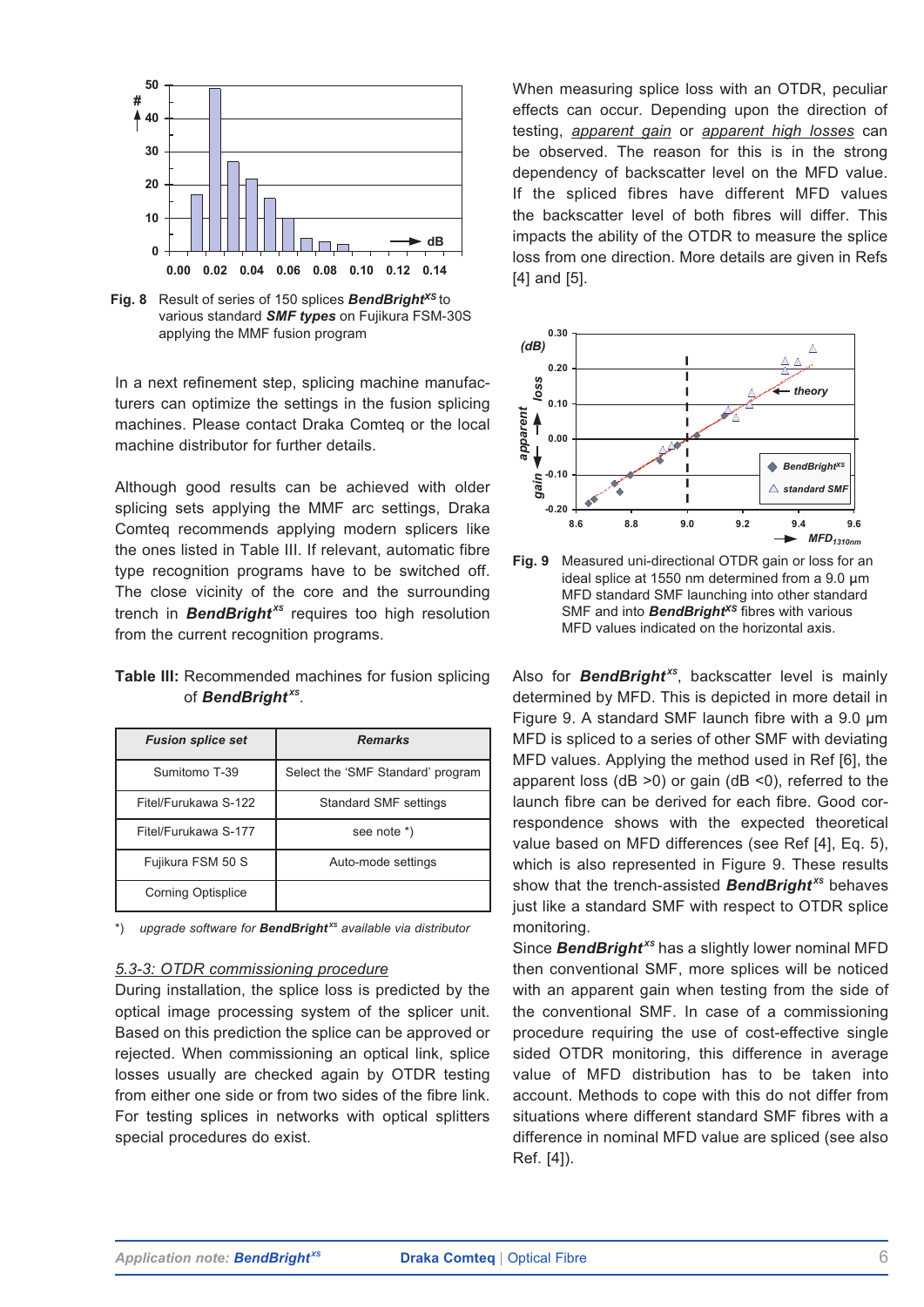## **5. Lifetime aspects**

When deploying SMF in storage cassettes or in case of incidental bends, stress is applied to the outer circumference of the fibre causing strain in the glass material (see Figure 10).



**Fig. 10** Strain in the outer surface of the fibre by bending the fibre axis with a radius R

Reducing the current minimum bend radius from 30 mm to 15 mm or even lower, might raise some questions on the lifetime of the fibre. For modern SMF however, there is no reason for this concern. With respect to strength, **BendBright**<sup>xs</sup> gets the same high quality processing as the Draka Comteq standard SMF. This is sufficient to guarantee its lifetime in all situations in a telecom network, including access networks with much more rugged environments. To explain this, let's start with an assessment of current strength requirements. These requirements have been derived from a worst case network situation defined as:

**"all fibres in a cable observe over the entire length and during the entire lifetime of e.g. 20 years, a constant strain of maximum 1/3 of the 1% proof-test value"**

For modern optical fibres this requirement is met by applying high quality materials and clean processes. Verification is done by proof-testing the fibres resulting in a sufficiently low number of breaks per preform pull. Meeting this requirement for a 1% strain at proof-test, insures that the fibre can withstand a 1/3 % strain over its whole cross-section, length and lifetime.

When bending a fibre in a storage cassette the following main considerations apply:

1- Usually there is no axial stress on the fibre, so consequently the main cause for strain is the bending itself. By simple geometrical rules it can be calculated that a 1/3 % strain is reached at the

outer circumference of a 125 µm OD fibre for a bend radius of 18.75 mm. Bending the fibre over its whole length on this diameter will not impose any additional impact on the lifetime compared with the criteria mentioned above. On the contrary, the average stress is even less as the 1/3 % strain is present in a very small part of the fiber's outer surface only.

2- The length of the bent fibre in a storage cassette is a very short section of the total fibre length only. So, the probability of failure is accordingly lower.

Both considerations apply when calculating the failure probability of a short fibre length stored in a cassette of a fibre management system. In Ref. [7] a more complete model has been described starting from the outside plant failure probability as indicated by the network operator. For a rather extended network containing 5000 storage cassettes and a failure probability per cassette of 0.001 % in 20 years, i.e. one single spontaneous breakage in one of the cassettes in 20 years in 20 of these networks, the minimum bend radius is represented in Figure 11.



**Fig. 11** Minimum bending radius for storage of the *BendBrightXS* with a 20 years failure probability of < 0.001 %

It is evident that this minimum radius depends upon the length of the stored fibre in the cassette. The other parameter that governs the minimum bending radius is the stress corrosion susceptibility n (fatigue parameter). For **BendBright**<sup>xs</sup> the value of the "dynamic" susceptibility is >20 (see datasheet) whereas the "static" value is >23. Note that the minimum dynamic stress corrosion susceptibility coefficient is 18 according to IEC product specification 60793-2-50 and Telcordia GR-20-CORE specifications.

Depending upon the envisioned safety margin, different values can be used. Since storage aging in most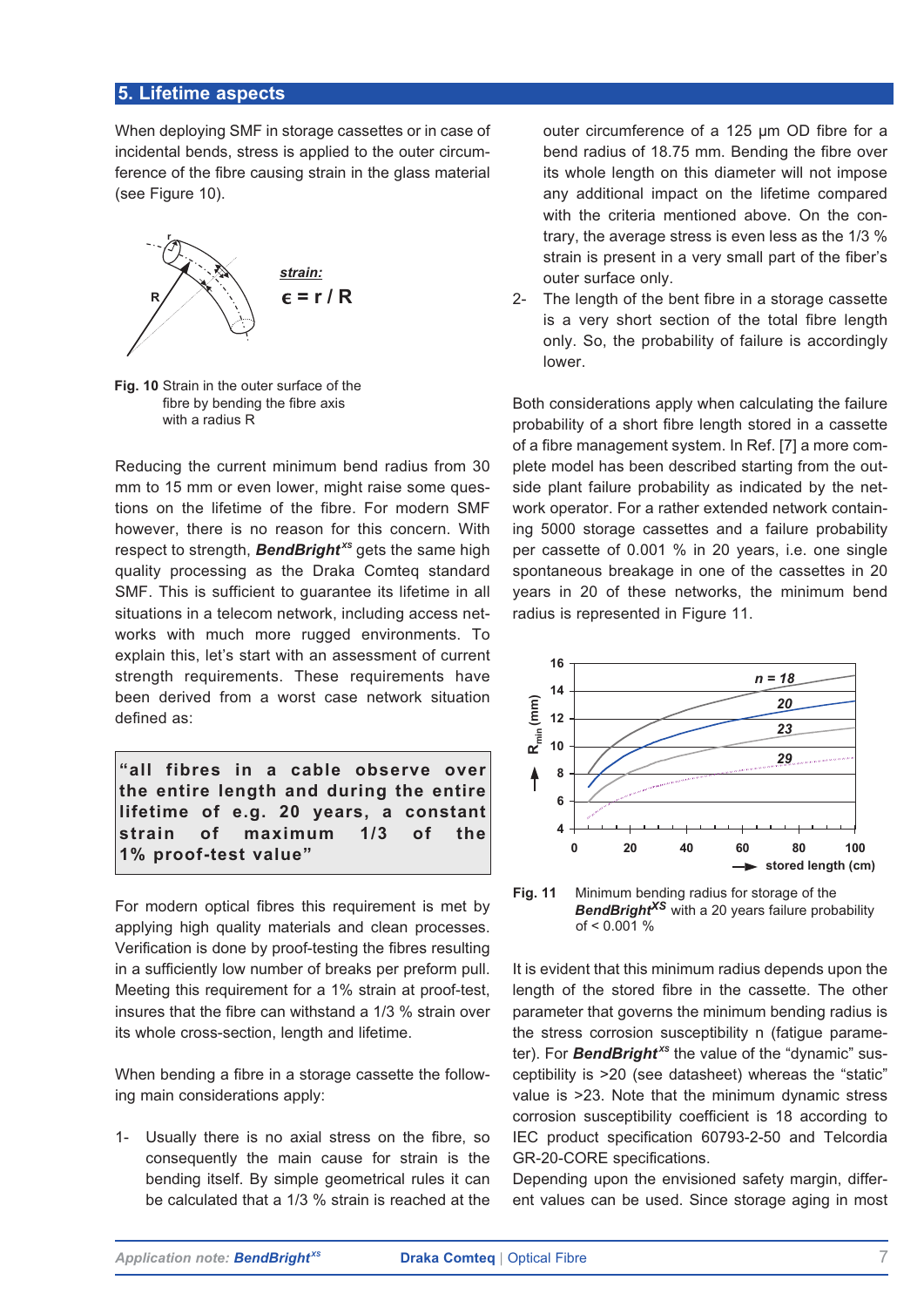cases is a static phenomenon, the use of the higher static fatigue parameter n=29 might be justified. The lower value of n=18 might be used as a "worst case". Dependent upon these considerations the curves in Figure 11 demonstrate that for this typical network and the accepted very low failure rate a storage length of, for example, 100 cm of fibre at a 15 mm radius is a safe situation. However, storage of 100 cm of fibre at a radius of 10 mm is also safe if the higher n-values are ascertained \*).

The curves in Figure 11 also show that for much *lower bend lengths*, such as 90 degree bends in exit and entrance ports of a fibre management system the minimum radius can be much shorter. Referring to the kink loss situation as indicated in Figure 6, detailed calculations reveal that even in these cases, lifetime is not significantly affected (see e.g. Ref. [8]; Fig. 9). A nice illustration of this comes from a simple long term experiment started at Draka Denmark in the early nineties of the last century. A series of different diameter mandrels, diameters ranging from 2.8 to 4.2 mm, 10 of each and each mandrel with 30 windings were stored in a room temperature environment. In the D=2.8 mm and D=3.0 mm series mandrels 5 breaks occurred after 11 and 28 days, respectively. However, from the D>*\_* 3.4 mm mandrels no breaks were detected up till now, i.e. 16 years later!

*In conclusion* it can be stated that lifetime considerations on fibres stored in short bend radius fibre management systems differ significantly from lifetime considerations of cabled fibres. For storage in fibre management systems, a higher strain may be present on short lengths, whereas for cables a lower strain and a much longer length apply. As for lifetime prediction however, similar calculation models can be applied.

*\*) Note that at this specific bend radius, the bend loss in "live" fibres cannot be neglected anymore. For a for 100 cm storage with a bend radius of 10 mm, the specified maximum bend loss becomes as high as 0.8 dB at 1550 nm.*

### **6. Miscellaneous**

The improved macro-bending loss of *BendBright XS* can also have impact on other areas.

#### *- fibre and cable cut-off measurement.*

In the cut-off region of a SMF, optical power is propagated not only by the fundamental mode, but also by higher order modes. For a standard step-index SMF the two  $LP_{11}$  higher order modes are the dominant ones just below the cut-off wavelength. In the *bend reference method of IEC and ITU-T standardized cutoff wavelength test methods* power is split in equal parts over the three propagating modes. This results in a spectral curve "hump" with a top value of  $10xlog(3) = 4.7$  dB. The cut-off wavelength follows from the higher wavelength at 0.1 dB height of this hump.

For trench-assisted *BendBright XS*, the cut-off phenomena differ significantly from those for a conventional step-index core profile SMF. As the bend loss of the higher order modes is influenced by the trench also, the wavelength width of the cutoff region is broadened significantly leading to a much lower "hump" value when applying the bend reference method. In addition, due to interference undulation in the measured cut-off curve can occur resulting in a "dispersed hump" with a much lower maximum value, even far below the minimum height of 2 dB as required in the IEC standard for this test method. Applying the *multimode reference method* (see Ref.

[9]) does not have this drawback and is recommended for this test, both for the fibre and for the cable cutoff wavelength.

#### *- use of fibre identifiers*

The enhanced bending performance of *BendBright XS* will diminish the signal received with fibre identifiers. This might cause a sensitivity problem dependent upon the type of use and the type of tap-off mechanism. To investigate this, several identifiers were tested:

- Tests with the Wilcom F 6225 identifier showed that working with **BendBright**<sup>xs</sup> is possible with normal identifier settings for both the 250 µm OD primary coated fibre and a 2 mm buffered patch-cord.
- Tests with done also with the EXFO LFD-250 "clipon" detector and the LFD-300 FiberFinder. Both work well as clip-on device to a sensitivity level of about -30 dBm at 1550 nm. For providing the appropriate power level software modifications will be required.

#### *- high power induced aging*

In view of the foreseen up-grading of networks with distributed or lumped Raman amplifiers, much attention is given currently to the effect of the use of high power pump lasers at e.g. 1460 nm. An annoying side effect might be that loss of power at low radius bends can initiate an accelerated aging of the coating and in some cases eventually lead to fibre breakage or even